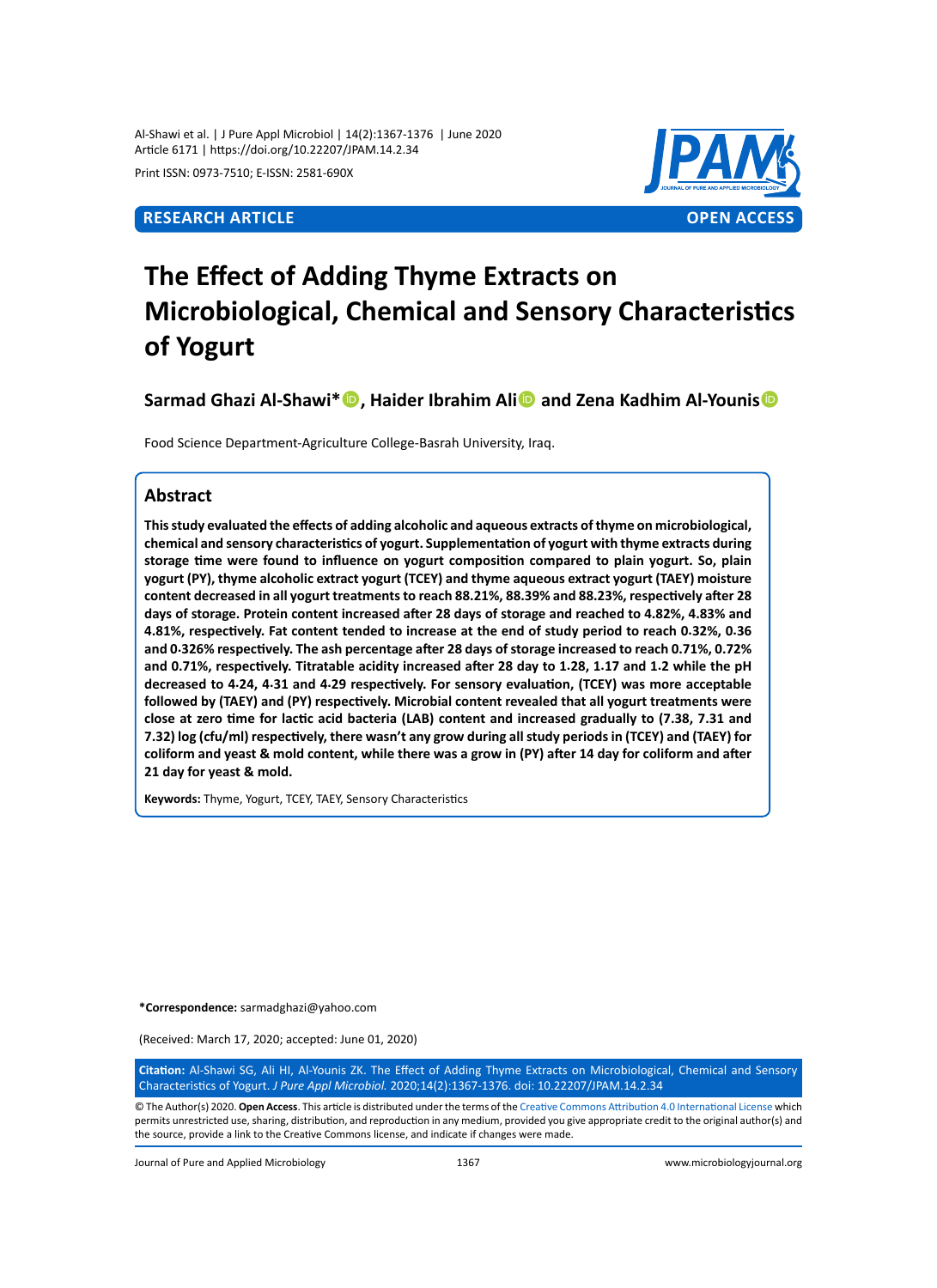#### **Introduction**

Yogurt is a dairy product produced by fermenting the milk using *Streptococcus thermophilus* and *Lactobacillus delbrueckii* spp. *bulgaricus*. Yogurt production beginning was in the Middle East as fermented product and spread all over the world. The converting milk lactose during fermentation into lactic acid through yogurt bacteria which ferment lactose, will facilitate the consumption of yogurt for people with lactose intolerance without any side effects. Furthermore, yogurt consumption will lead to a slight reduction in the pH of the stomach which affect positively on reducing the risk of many diseases (O'connell and Fox, 2001). As fermented milk products are widely-consumed food all over the world, these products used to deliver a good nutritional value to the human. Moreover, supplementing these fermented products such as yogurt with different nutritional additives would be a good way in improving nutrient intake in human daily food consumption (Preedy et al*.*, 2013).

Thyme (*Thymol vulgaris*) is a famous herb belonging to the *Labiatae* family called the mint family (Mossa, 1987), native to the Mediterranean and the southern Europe and it is evergreen herb (Gillett, 1998). The thyme blooms from June to October, and its flowers are small, pink in the form of a spike with a pungent smell. Thyme has been used from the ancient times to add favor to meats, cheeses (Aygun et al*.,* 2005; Akarca et al., 2016; Cornara et al*.,* 2000).

Thyme not used just in foods, it is a well-known herbal medicine which was used to treat inflammatory skin disorders, dental plaque, alopecia, cough, bronchitis, and dermatophyte infections (Basch et al*.*, 2004). Several laboratory studies have shown that thyme has shown anti-inflammatory, antifungal and antibacterial effects to many bacteria such as *Salmonella spp*. *Escherichiacoli*, *Staphylococcus aureus* (Dorman and Deans, 2000: Basch et al., 2004). Major essential oil components of Thyme vulgaris are thymol (23%–60%), γ-terpinene (18%–50%), p-cymene (8%–44%), carvacrol (2%–8%), and linalool (3%–4%) (Duke, 1992). Many researchers reported that thyme volatile oils are one of the main essential oils used in food products and as antioxidants (Zarzuelo and Crespo, 2002).

the natural ingredients in food preservation. The essential oils specifically have both the antimicrobial and the antioxidants properties. For example, the addition of oregano essential oil (1% v/w) into ground meat delayed the microbial growth (Skandamis and Nychas, 2001). While the addition of oregano essential oil to the fillets of beef meat contaminated with *Listeria monocytogenes*  significantly affected on reducing bacteria counts (Tsigarida et al*.,* 2000). The essential oil (Citrus) acted as an active antimicrobial agent when adding it to bread and dairy products (Salim et al*.,* 2007; Gammariello et al*.,* 2008).

Since yogurt has a limited antioxidant activity, many attempts have been conducted to fortify it with antioxidants from natural sources which represented a good impact and a new approach for yogurt development (Gahruie et al., 2015; Caleja et al*.,* 2016). So, several plants' extracts such as herbs and fruits which have health-promoting properties such as antioxidant and antimicrobial effects are used as yogurt additives to improve its functional and nutritional value. Considerable types of functional food are currently available in the markets consist of herbal supplemented functional foods. An increase demand for natural antimicrobial substances alternatives to replace synthetic additives, and replacing it with herbal extracts in food products has attracted remarkable attention (Van Haute et al*.,* 2016). Phytochemical antioxidants are abundant in herbs and spices, and the top five antioxidants out of 50 foods with antioxidants are dried spice (Carlsen et al., 2010)

The aim of this study was to investigate the effect of adding thyme extracts on microbiological, chemical and sensory characteristics of yogurt and subsequently on extending the shelf life of manufactured yogurt products.

# **Materials and methods Thyme**

Was purchased from the local markets of Basrah city

#### **Aqueous extract**

The aqueous extract of thyme was prepared by using the Case (2005) modified method. 10 g of thyme was infused in 100 ml of (95°C) hot distilled water, left for overnight under refrigeration (4°C). After 24 h, the thyme extract

There is increasing interest in using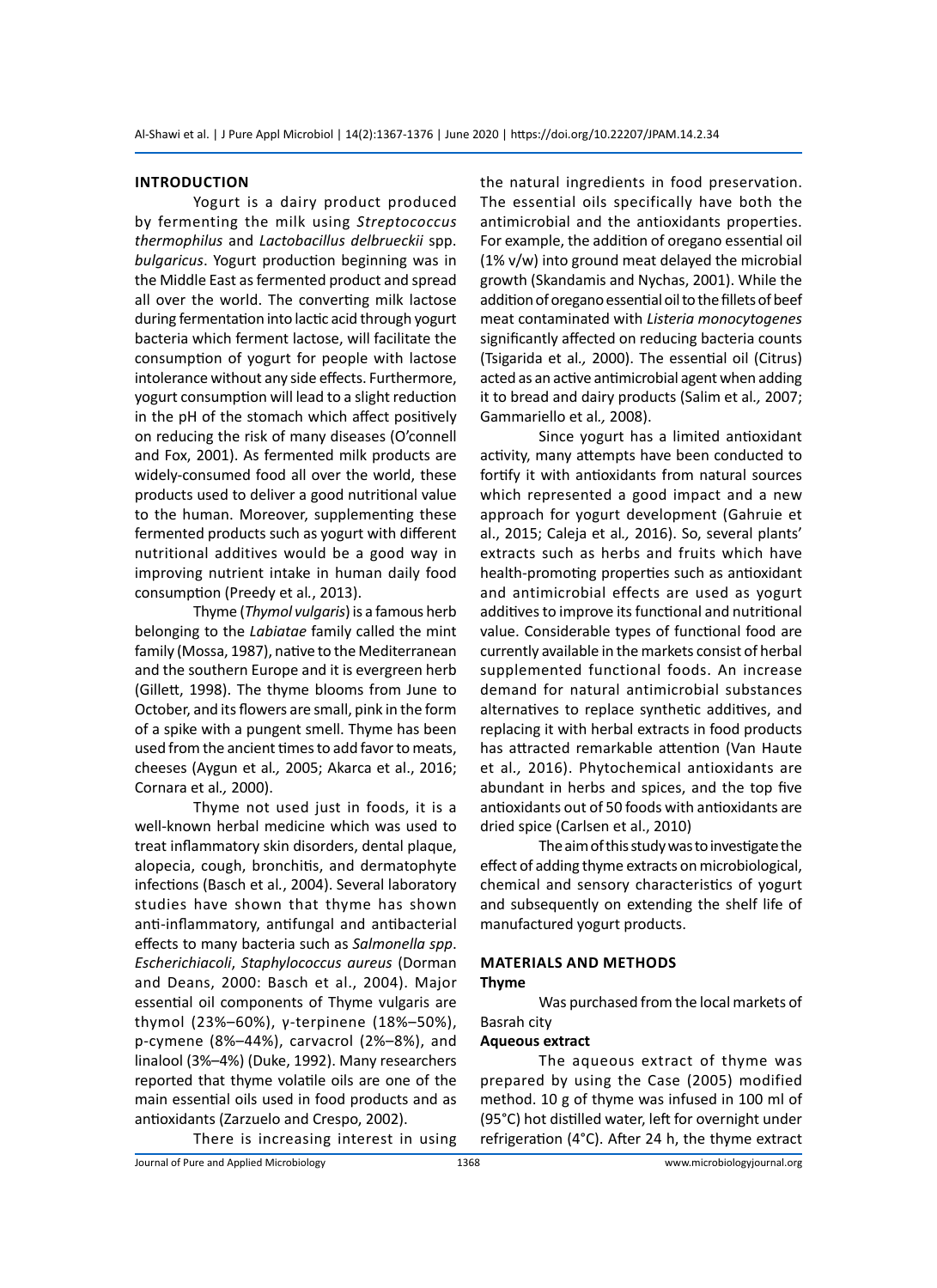was kept in rotary shaker at 100 rpm for 1h, the extract filtered with filter paper (Whatman No.1) and then lyophilized at - 47.5°C. The frozen thyme extract was then freeze-dried to a powder and stored at 4°C.

# **Alcoholic extract**

Alcoholic extract of thyme prepared according to Elmastas et al. (2015) with some modification, by adding 100 g of thyme to 500 ml of 100% ethyl alcohol and mixing well. The sample was placed in a vertical shaker at 30°C for 24 hours after which the extract was filtered using (Whatman No.1) filter paper. The filtrate then was concentrated by using rotary vacuum evaporator at 40°C to dispose of the solvent, then left at laboratory temperature until it gets dry and viscous, weighed and placed in dark sealed bottles and kept in the refrigerator until use.

# **Free fat skim milk powder (regilait)**

Purchased from local market and used in manufacturing of yogurt.

# **Starter cultures**

Starter culture was a 1:1 mixture of *Streptococcus thermophiles* and *Lactobacillus bulgaricus* (Chr. Hansen, Denmark).

# **Preparation of yogurt treatments**

Yogurt treatments were produced as described by Güler‐Akin (2005).About 600 g of skimmed powder milk reconstituted with water, heated (pasteurization) to 80°C for 15 minute, allowed to cool (42-45°C) before inoculation with starter culture. The milk then distributed into three portions: plain yogurt (PY), 0.5% w/w thyme alcoholic extract yogurt (TCEY) and 0.5% w/w thyme aqueous extract yogurt (TAEY). They were inculpated at 43°C for 10-12 h until a pH (4.3-4.5) was attained. Yogurt treatments were kept at (4°C) in a refrigerator during the study periods (0, 7, 14, 21 and 28 day).

# **Chemical and physical tests of yogurt**

Moisture in yogurt was estimated according to A.O.A.C (2005). The ash was estimated by the direct burning method described in A.O.A.C (2008), the total nitrogen was estimated by using [semi-micro Kjeldahl method](https://www.ncbi.nlm.nih.gov/pubmed/13192443) as described by Uaboi-Egbenniet et al. (2010) by taking 0.2 g of the sample and digesting it using concentrated sulfuric acid, then it was distilled using Kjeldahl apparatus, after titration, the total protein ratio was calculated by multiplying the total nitrogen value in the coefficient 6.38. The percentage of fat was estimated according to Egan et al. (1988). The titratable acidity was estimated according to A.O.A.C. (2008). The pH was estimated by placing a pH meter sensor directly into the yogurt sample. **Microbial analyses**

MRS agar was used to enumerate lactic acid bacteria (LAB). MacConkey agar was used for Coliform enumeration, Potato Dextrose Agar (PDA) was used for yeast and mold enumeration.

# **Sensory Evaluation of Yogurt**

Sensory tests for the refrigerated yogurt treatments were carried out in the Food Science Department - College of Agriculture - University of Basrah by specialists in accordance with the sensory evaluation form developed by (Nelson and Trout, 1964) with some modifications by canceling the container score and adding it to acidity score. **Statistical design and analysis**

Completely Randomized Design (CRD) was used to analyze the data and the mean parameters were compared using the lowest significant LSD at 0.05 (SPSS, 2009).

# **Results and discussion**

Table (1) shows the moisture content for plain yogurt (PY), thyme alcoholic extract yogurt (TCEY) and thyme aqueous extract yogurt (TAEY) treatments which were (89%, 88.98% and 89%, respectively). This result was identical to the findings of Ihemeje et al. (2015) who found that the moisture content for fat-free yogurt was 88.10%, high moisture content attributed to the lack of total solids due to the reduction of fat in them, and this is consistent with Madadlou et al. (2005) who showed that fat reduction led to increase yogurt's moisture content. The high content of moisture in yogurt could be attributed to the reconstitution of the milk with water prior to fermentation (Ihemeje et al., 2015). The result was contrary to Hossain et al. (2012) who reported that moisture content of yogurt fortified with different kind of juices was 74.03%. During the storage period, a decrease in yogurt moisture content was observed in all yogurt treatments to reach 88.21%, 88.39% and 88.23%, respectively after 28 days of storage, and this result agreed with Qureshi et al. (2011) who showed that yogurt moisture decreasing was from 84.78% to 84.65% during the storage period of 15 days, and this decrease may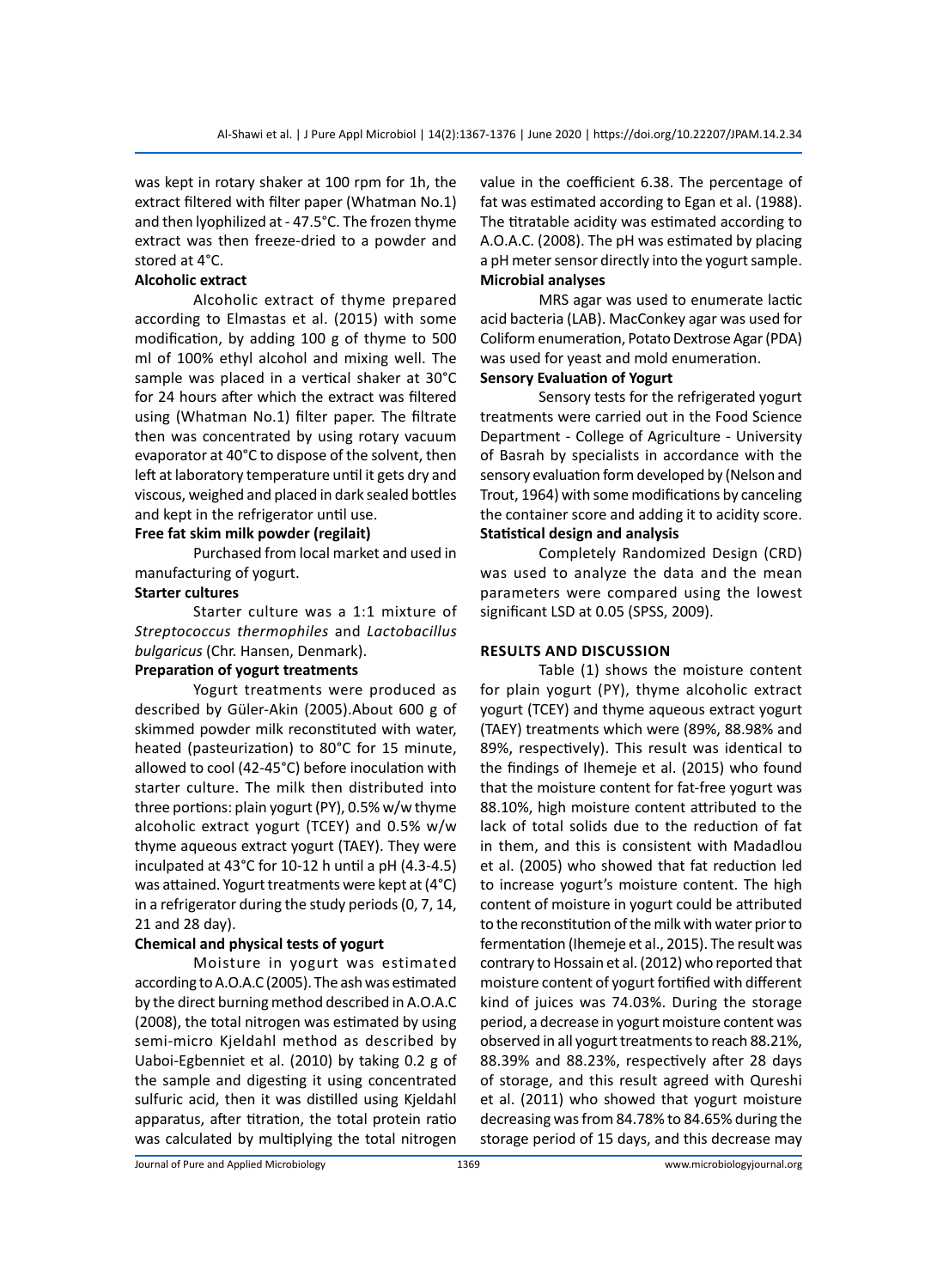Al-Shawi et al. | J Pure Appl Microbiol | 14(2):1367-1376 | June 2020 | https://doi.org/10.22207/JPAM.14.2.34

|                   |               |       |       | Storage Periods (Day) |       |       |
|-------------------|---------------|-------|-------|-----------------------|-------|-------|
| <b>Treatments</b> | Ingredients % | 0     | 7     | 14                    | 21    | 28    |
| Plain Yogurt      | Moisture      | 89    | 88.97 | 88.84                 | 88.56 | 88.21 |
|                   | Protein       | 4.57  | 4.6   | 4.65                  | 4.75  | 4.82  |
|                   | Fat           | 0.178 | 0.194 | 0.214                 | 0.27  | 0.32  |
|                   | Ash           | 0.58  | 0.61  | 0.64                  | 0.68  | 0.71  |
|                   | Moisture      | 88.98 | 88.87 | 88.74                 | 88.51 | 88.39 |
| Thyme alcoholic   | Protein       | 4.55  | 4.59  | 4.64                  | 4.76  | 4.83  |
| extract yogurt    | Fat           | 0.184 | 0.2   | 0.225                 | 0.31  | 0.36  |
|                   | Ash           | 0.54  | 0.6   | 0.66                  | 0.7   | 0.72  |
|                   | Moisture      | 89    | 88.95 | 88.81                 | 88.52 | 88.23 |
| Thyme aqueous     | Protein       | 4.58  | 4.62  | 4.67                  | 4.75  | 4.81  |
| extract yogurt    | Fat           | 0.177 | 0.196 | 0.218                 | 0.273 | 0.326 |
|                   | Ash           | 0.57  | 0.6   | 0.65                  | 0.7   | 0.71  |

**Table 1.** Chemical compositions of plain yogurt, thyme alcoholic extract yogurt and thyme aqueous extract yogurt

LSD=0.25 (p<0.05)

be due to the evaporation during storage or may resulted from the decrease in pH.

The protein percentage of (PY), (TCEY) and (TAEY) was non-significant (p<0.05) as shown in table (1) and it was 4.57%, 4.55% and 4.58%, respectively. This result was close to Hossain et al. (2012) who found that protein content of yogurt fortified with different kind of juices was 3.50g and less than the finding of Ihemeje et al. (2015) who found that protein content in flavored yogurts was 9.97%.Results were in contrary with Tarakci and Kucukoner (2003) who found significant differences among protein content in fruit-flavored yoghurt samples. During the storage period, there was an increase in the percentage of protein in all yogurt treatments. The values after 28 days of storage were 4.82%, 4.83% and 4.81%, respectively and without any significant differences (p<0.05). The reason for this increase may be attributed to the continued decrease in the moisture content of the yogurt during storage periods which affects the equilibrium among the other components, including proteins, fat and ash. Results revealed that the addition of thyme alcoholic and aqueous extracts did not influence significantly (p<0.05) on protein content of the manufactured yogurt.This finding disagreed with the finding of Lee et al. (2016) who reported that adding Inula britannica flower extract in a Cheddarlike cheese affected positively on increasing the total protein compared to the control sample. Also, disagreed with Kucukoner and Tarakci (2003) who attributed the significant higher protein content of the manufactured yogurt to marmalade and grape molasses addition compared to the control.

The fat percentage of yogurt treatments indicated in table (1) showed that the fat percentage was low in the plain yogurt (0.178%) and this low percentage is attributed to the low-fat content of skimmed milk that used in manufacturing the plain yogurt. The percentages of fat for (TCEY) and (TAEY) were 0.184% and 0.177% respectively. These results were close to Ihemeje et al*.* (2015) findings which was 1.80% in flavored yogurt, this corresponds with Mahmood et al. (2008) who reported that non-fat yogurt could be produced, but in general, the yogurt's fat level depends on milk's oil content, whether full cream or skimmed milk will have fat content in region of 4% (or slightly above) (Ihemeje et al., 2015). While during the storage periods, there was an increase in yogurt fat percentage of all treatments. The fat percentages in (PY), (TCEY) and (TAEY) after 28 days of storage were 0.32%, 0.36% and 0.326%, respectively. (TCEY) was nonsignificantly (p<0.05) compared to the other two treatments. The reason for the relative increase in the percentage of fat in (TCEY) compared to (PY) and (TAEY) is attributed to the presence of a percentage of oil in the thyme alcoholic extract. Non-significant differences (p<0.05) were found among yogurt treatments in fat content when adding thyme alcoholic and aqueous extracts to the manufactured yogurt compared to the plain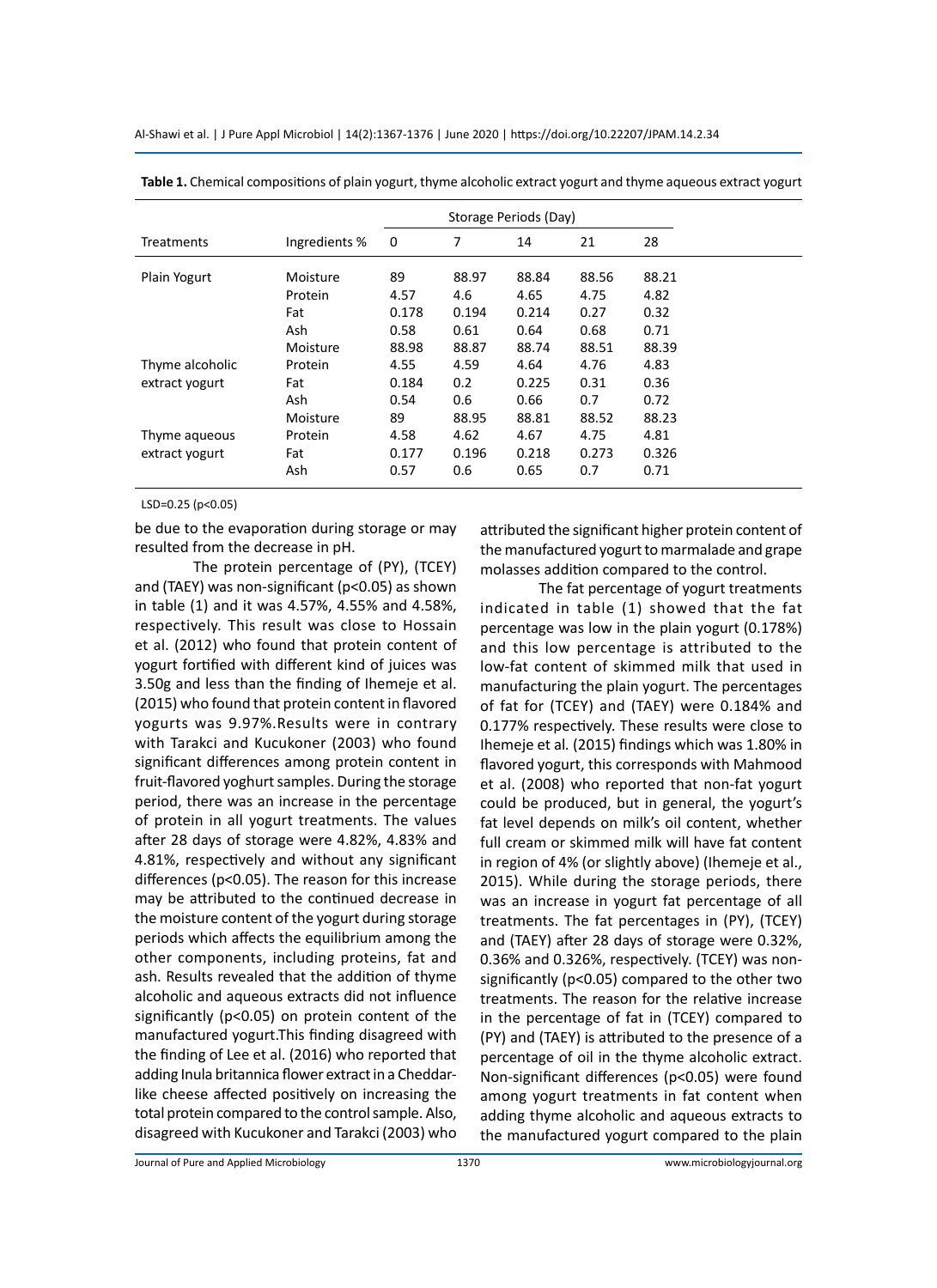|              |                                |      |      | Storage periods (day) |      |      |
|--------------|--------------------------------|------|------|-----------------------|------|------|
| Properties   | Treatment                      | 0    |      | 14                    | 21   | 28   |
| LAB          | Plain yogurt                   | 7.33 | 7.38 | 7.41                  | 7.4  | 7.38 |
|              | Thyme alcoholic extract yogurt | 7.32 | 7.34 | 7.37                  | 7.35 | 7.31 |
|              | Thyme aqueous extract yogurt   | 7.3  | 7.33 | 7.36                  | 7.35 | 7.32 |
| Coliform     | Plain yogurt                   | Nil  | Nil  | 0.3                   | 0.47 | 0.69 |
|              | Thyme alcoholic extract yogurt | Nil  | Nil  | Nil                   | Nil  | Nil  |
|              | Thyme aqueous extract yogurt   | Nil  | Nil  | Nil                   | Nil  | Nil  |
| Yeast & Mold | Plain yogurt                   | Nil  | Nil  | Nil                   | 0.6  | 0.77 |
|              | Thyme alcoholic extract yogurt | Nil  | Nil  | Nil                   | Nil  | Nil  |
|              | Thyme aqueous extract yogurt   | Nil  | Nil  | Nil                   | Nil  | Nil  |

**Table 2**. Microbial content of LAB, Coliform bacteria and yeast & mold log (cfu/ml) of (PY), (TCEY) and (TAEY) during storage periods

LSD=0.032 (p<0.05)

yogurt. This finding is in line with Kucukoner and Tarakci (2003) who illustrated that there were no significant differences in fat content of the yogurt contained fruit additives compared to the plain yogurt. Contrary, significant differences were found in fat content of yoghurt with different fruitflavors compared to the plain yogurt (Tarakçi and Kucukoner, 2003).

The ash percentage of (PY), (TCEY) and (TAEY) shown in table (1) were 0.58%, 0.54% and 0.57%, respectively without any significant differences (p<0.05), and this result was less than ash content of the fortified yogurt with different kind of juices which was 0.71% (Hossain et al., 2012). Result was close to Ihemeje et al*.,* (2015)who found that ash content of flavored yogurt was (0.44%). During the storage periods, there was an increase in yogurt ash percentage of all treatments. The ash percentage after 28 days of storage were 0.71%, 0.72% and 0.71%, respectively without any significant differences (p<0.05), and this in consistent with Aziznia et al., (2008) who found out a high ash content in the yogurt manufactured from skimmed milk and this is due to the composition of milk used in yogurt manufacturing, where the removal of fat increased the rates of both moisture and protein, and the high moisture content may cause an increase in the amount of dissolved mineral salts. Ash content have not been affected by the addition of thyme alcoholic and aqueous extracts compared to the plain yogurt. In contrast to this, adding different flavor additives to yogurt affected significantly on ash content compared to the plain yogurt (Tarakçi and Kucukoner, 2003).

Table (2) shows LAB, coliform bacteria and yeast & mold content in (PY), (TCEY) and (TAEY) during storage periods. At zero time, there was nearly an equal non-significant (p<0.05) content of LAB for all treatments (7.33, 7.32 and 7.30) log (cfu/ml), respectively, and increased gradually till the  $21<sup>st</sup>$  day and reduced after that to reach at day 28 to (7.38, 7.31 and 7.32) log (cfu/ml), respectively. There was a significant difference (p<0.05) between (PY) and the other two treatments, and this means that there was no significant effect for the extracts on LAB count in yogurt treated samples. The study results are in consistent with Azizkhani and Tooryan (2016) who found that the presence of basil or peppermint didn't affect on LAB content at zero time compared to plain yogurt, while the presence of thyme (zataria) essential oil in yogurt led to lower LAB content, and this may be attributed to thyme (zataria) essential oil components (more than70% carvacrol) with a great inhibitory effect on Grampositive bacteria. Thus, thyme (zataria) considered as a strong antimicrobial (Zomorodian et al*.,* 2011). On contrast, Joung et al*.* (2016) who found that plant extract supplementation enhanced the viability of LAB of the starter. Also (Suliman et al*.,* 2019) indicated that the addition of cinnamon herb improved LAB availability to reach acceptable levels. The increase in LAB content during study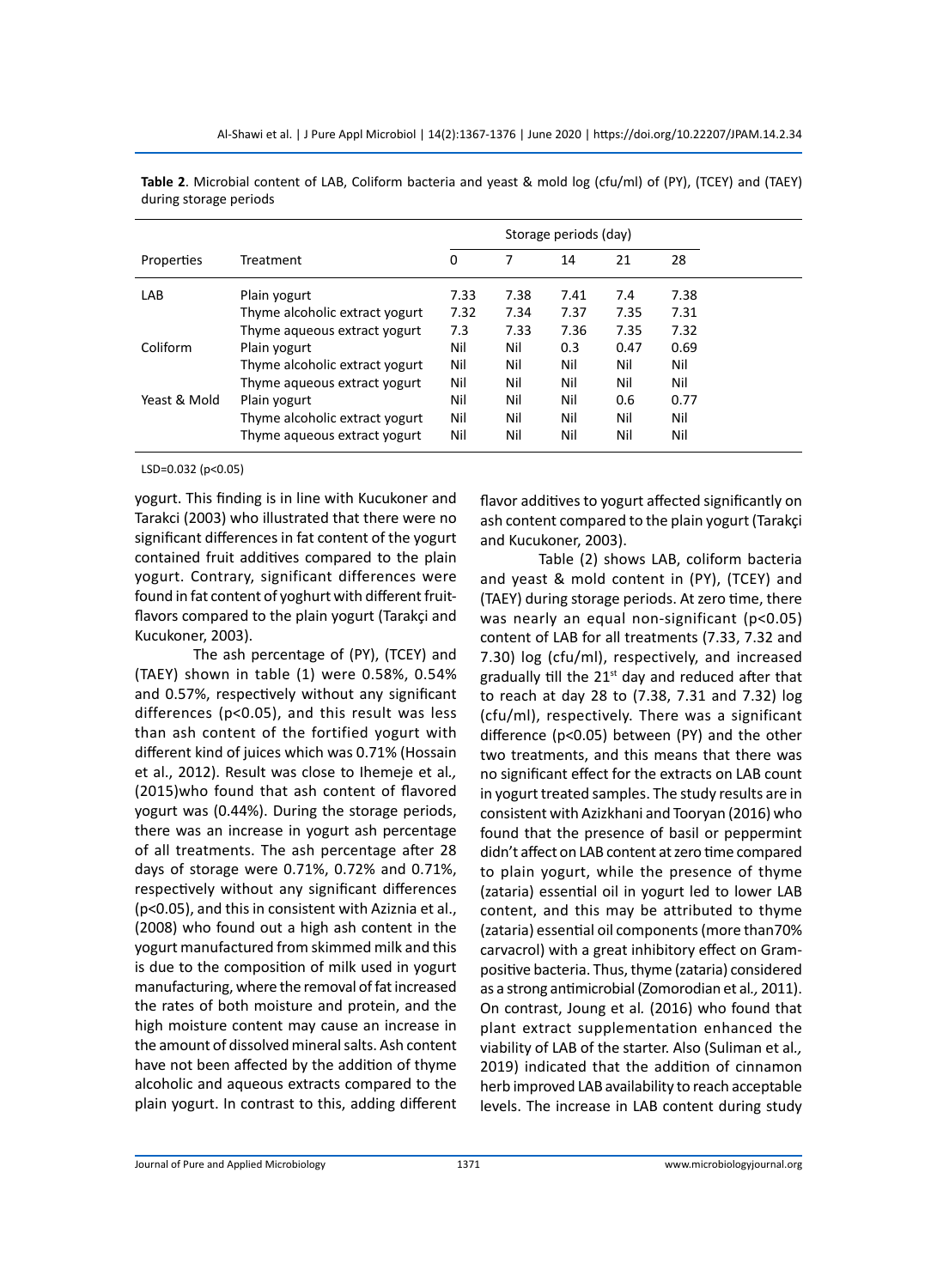Al-Shawi et al. | J Pure Appl Microbiol | 14(2):1367-1376 | June 2020 | https://doi.org/10.22207/JPAM.14.2.34

|                   |                    | Storage Periods (Day) |      |      |      |      |
|-------------------|--------------------|-----------------------|------|------|------|------|
| <b>Treatments</b> | Indicator          | 0                     |      | 14   | 21   | 28   |
| Plain Yogurt      | рH                 | 4.52                  | 4.46 | 4.37 | 4.3  | 4.24 |
|                   | Titratable acidity | 0.94                  | 0.98 | 1.08 | 1.18 | 1.28 |
| Thyme alcoholic   | рH                 | 4.56                  | 4.52 | 4.46 | 4.38 | 4.31 |
| extract yogurt    | Titratable acidity | 0.9                   | 0.93 | 0.97 | 1.04 | 1.17 |
| Thyme agueous     | рH                 | 4.56                  | 4.51 | 4.42 | 4.34 | 4.29 |
| extract yogurt    | Titratable acidity | 0.9                   | 0.95 | 1.01 | 1.12 | 1.2  |

**Table 3.** Titratable acidity and pH of plain yogurt, thyme alcoholic extract yogurt and thyme aqueous extract yogurt

LSD=0.048 (p<0.05)

periods was obvious on pH reduction recorded in all yogurt treatments (Azizkhani and Tooryan, 2016).

For coliform and yeast & mold content, there wasn't any growth during all study periods in (TCEY) and (TAEY) while there was a growth in (PY) treatment after 14 day for coliform and after 21 day for yeast & mold as shown in table (2). The reason behind the low content of coliform and yeast & mold is thymol components, since thymol is the major active compound of thyme which exerts its antimicrobial activity by binding to membrane proteins (hydrophobic and hydrogen bonding) and changing the membrane permeability (Burt, 2004). Thymol decreases *E. coli* content of intracellular adenosine triphosphate (ATP) and increases extracellular ATP which then could disrupt the plasma membranes function (Tiwari et al*.,* 2009). Also, thymol was proved to have antimicrobial activity against Gram-positive and Gram-negative bacteria (Burt, 2004). The absence of coliform and yeast & mold from the two treated yogurt treatments could be due to the microbial action of phytochemicals compounds such as flavonoids and phenolic that exist in thyme extracts. This finding in line with Suliman et al., (2019) who reported that coliform bacteria and *E. coli* absence in treated samples for the antimicrobial action of C. cassia resulting from its phytochemicals composition.

Table (3) shows the pH values of (PY), (TCEY) and (TAEY) treatments. It is noted that the pH values in (PY) reduced significantly (p<0.05) compared to (TCEY) and (TAEY) after 28 day of storage periods and this may be attributed to the effect of alcoholic and aqueous extracts in (TCEY) and (TAEY) treatments on the growth of microorganisms and subsequently on pH values. Study results came in agreement with Azizkhani and Tooryan (2016) who reported that the pH value of plain yogurt was close to essential oil treated yogurts, and there were significant differences (p <0.05) among treatments during storage periods. Study results came in line with Joung et al. (2016) who found that the pH values of all yogurt treatments decreased during the first 14 day of storage and then decreased again from day 21 to day 28, The reason behind pH reduction during storage could be because of lactic acid conversion into lactose, storage duration, starter culture composition and temperature of fermentation (Singh et al., 2011). Alcoholic and aqueous extracts yogurt pH didn't affect significantly by adding thyme extracts and this may be attributed to the action of thyme extracts which restricted the bacterial growth of yogurt and subsequently kept its pH higher from the pH of control treatment. Same result by Joung et al*.,* (2016) who reported that supplementation yogurt with plant extracts did not affect the initial pH. Nevertheless, the pH values of all yogurt treatments during the entire storage periods are acceptable from the perspective of product quality. In same line with this finding, Suliman et al., (2019) indicated that cinnamon powder addition may help in stabilizing yogurt pH.

The titratable acidity results (calculated based on lactic acid) shown in table (3) for all yogurt treatments. The titratable acidity at zero time for (PY), (TCEY) and (TAEY) were 0.94, 0.90 and 0.90 without any significant differences (p<0.05), and reached 1.28, 1.17 and 1.2, respectively. It was significant (p<0.05) for (PY) compared to (TCEY) and (TAEY). This result is in contrast with Hossain et al. (2012) who reported that titratable acidity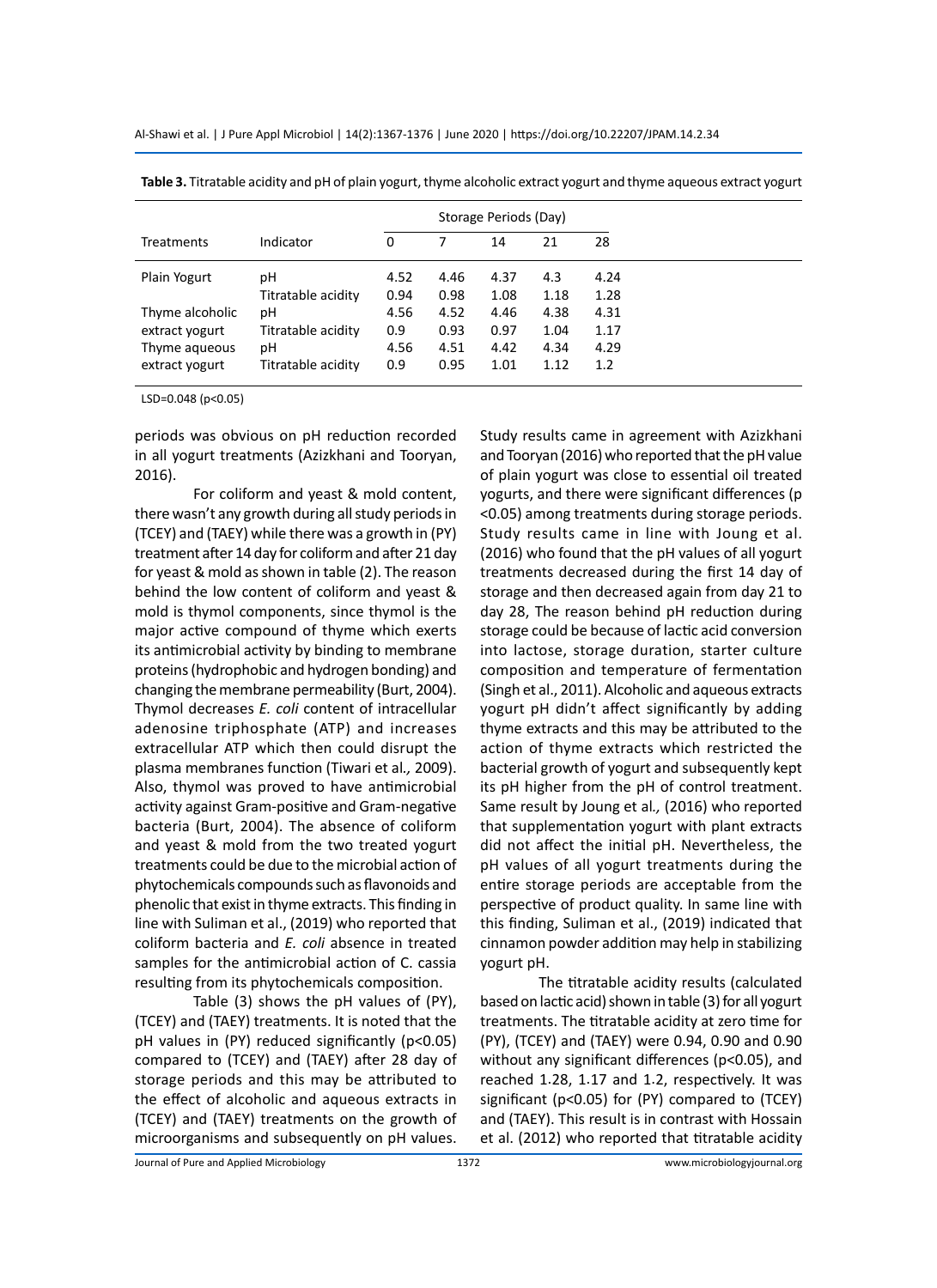|                   |                         | Storage Periods (Day |    |    |    |    |
|-------------------|-------------------------|----------------------|----|----|----|----|
| <b>Treatments</b> | Ingredients %           | 0                    | 7  | 14 | 21 | 28 |
| Plain Yogurt      | Taste and flavor (45)   | 43                   | 43 | 40 | 35 | 31 |
|                   | Textures (30)           | 29                   | 28 | 26 | 25 | 25 |
|                   | Acidity (15)            | 15                   | 14 | 13 | 10 | 9  |
|                   | General acceptance (10) | 9                    | 8  | 8  | 7  | 6  |
| Thyme alcoholic   | Taste and flavor (45)   | 42                   | 41 | 41 | 40 | 40 |
| extract yogurt    | Textures (30)           | 30                   | 29 | 29 | 28 | 28 |
|                   | Acidity (15)            | 14                   | 13 | 12 | 12 | 12 |
|                   | General acceptance (10) | 10                   | 9  | 9  | 9  | 8  |
| Thyme aqueous     | Taste and flavor (45)   | 43                   | 42 | 40 | 39 | 39 |
| extract yogurt    | Textures (30)           | 30                   | 28 | 27 | 27 | 26 |
|                   | Acidity (15)            | 14                   | 13 | 12 | 11 | 11 |
|                   | General acceptance 10   | 10                   | 9  | 8  | 8  | 7  |
|                   |                         |                      |    |    |    |    |

**Table 4.** Sensory evaluation of plain yogurt, thyme alcoholic extract yogurt and thyme aqueous extract yogurt

LSD=0.17 (p<0.05)

of yogurt fortified with different kinds of juices was 0.66, and it was close to Matter et al. (2016) who reported that control and fruit yogurts acidity ranged from (0.886-1.085 %) at first day to (1.10- 1.72-%) at the tenth day of cold storage, and this increase in fruit yogurt acidity was because of the growth of lactic acid bacteria and producing of lactic acid. The titratable acidity increasing within storage periods could be attributed to lactic acid bacteria activity used in yogurt manufacturing. It was reported previously that lactose converted into lactic acid by the action of lactic acid bacteria and thereby increasing the fermented dairy foods acidity (Kumari et al., 2015). The TA of alcoholic and aqueous extracts yogurt didn't affect significantly by the addition of thyme extracts compared to plain yogurt TA, and this may be due to thyme extracts activity which reduced the growth of yogurt bacteria and subsequently reduced the accumulation of lactic acid produced by these bacteria compared to control yogurt. This finding was the same as the finding of Joung et al., (2016) who reported that supplementing yogurt with plant extracts did not affect on the TA. The TA of yogurt treatments increased due to pH decreasing, so the restricted pH of thyme extracts yogurt treatments kept the TA values lower that the TA of plain yogurt. Same result found by Suliman et al*.*, (2019) who reported that titratable acidity of cinnamon treated yogurt affected by cinnamon addition which affected on pH slight increasing and subsequently on slight lowering of TA of the treated yogurt comparing with the plain yogurt.

The sensory characteristics of dairy products play an important role in consumer acceptance. Table (4) shows the sensory evaluation results of (PY), (TCEY) and (TAEY). The results showed that (TCEY) was more acceptable significantly (p<0.05) compared to the other two treatments during the different storage periods. The taste and flavor of (PY) began to evolve and became unlike the two other treatments gradually during increasing the storage periods due to the development of acidity and this change in taste and acidic flavor attributed to the increase in the proteolytic bacteria numbers that break down proteins into short-chain peptides by proteolytic enzymes produced by these bacteria. Lactic acid bacteria are responsible for the development of the acidity and pH into a desirable limit during the progress of storage periods.

(TCEY) flavor was better than (TAEY) flavor due to the effect of thyme oil on microorganism's growth and activity which may allow to keep desired flavor and test. The superiority of (TCEY) followed by (TAEY) and (PY) may be attributed to flavor compounds' high level such as acetoin, acetaldehyde and diacetyl. (PY) was the lower in its acceptability scores and this may be due to the activity of its bacterial content and subsequently accumulation of organic acids which affected negatively on its acceptability scores.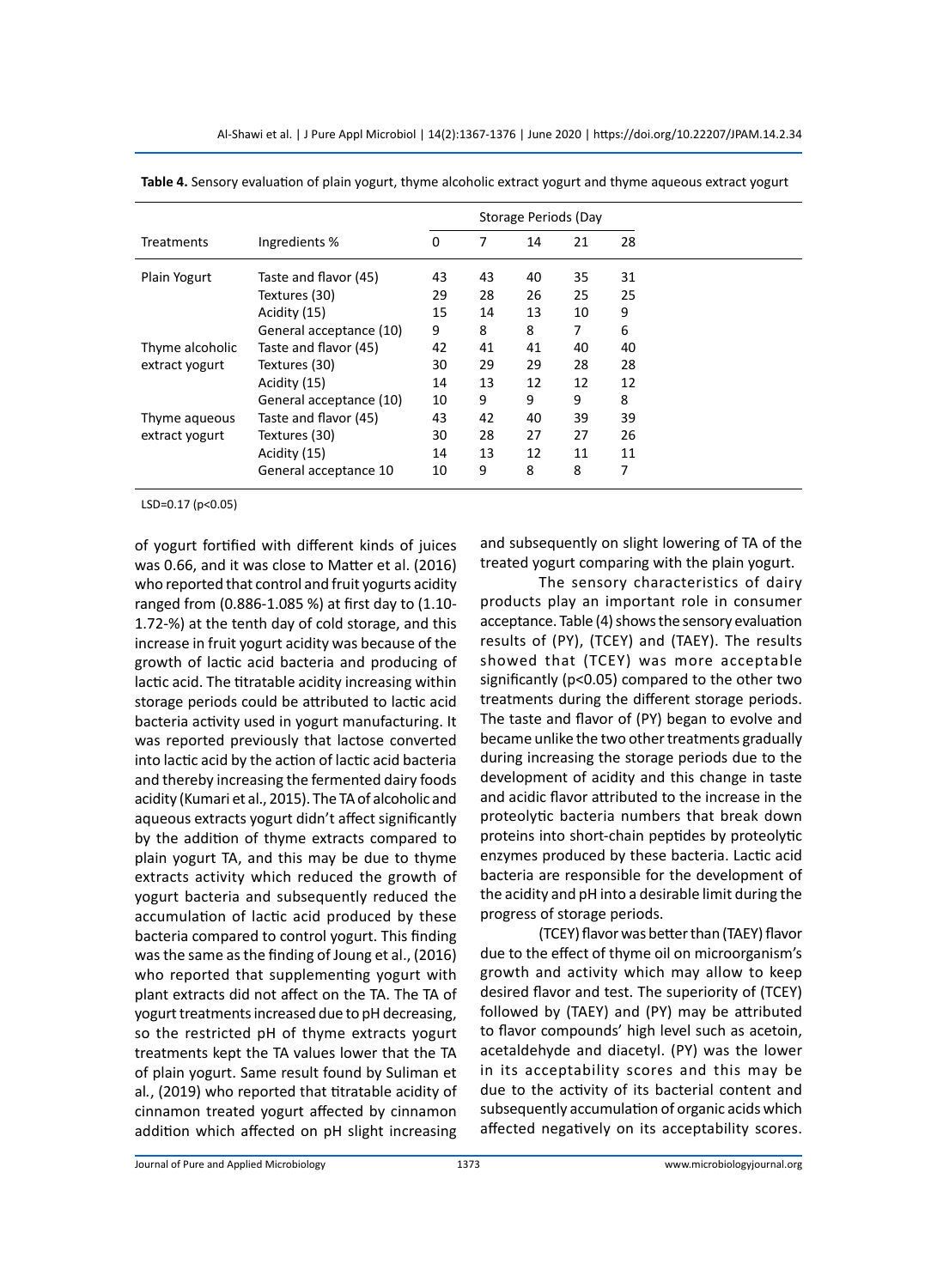This corresponded with Joung et al*.* (2016) who indicated that high amount of acetic acid in plain yogurt may affects negatively on its taste and overall acceptance.

For the texture characteristics, (TCEY) and (TAEY) exceeded (PY). For the acidity characteristic, there were slight changes among (PY), (TCEY) and (TAEY) with the superiority of (TCEY) during different storage periods.

Supplemented yogurts with plant extracts reported previously to have more acceptable organoleptic property compared to plain yogurt. The presence of plant extracts improves yogurt organoleptic property through complementing sourness by increasing bitterness and increasing the favored flavor and texture. So, yogurt may become a potential good carrier for plant extract (Joung et al*.,* 2016). On contrast, Cinnamon herb addition to yogurt resulted as the most undesirable in overall taste yogurt compared to the plain yogurt and the other samples Yadav and Shukla (2014).

# **Conclusions**

Yogurt supplementation with thyme extracts was successfully manufactured with viable LAB counts, up to the acceptable range and appropriate chemical composition during 28 days of study period compared to (PY). It is obvious to note that the survival of LAB in yogurt treatments was higher in (PY) compared to the supplemented yogurts. Also, supplemented yogurt treatments showed inhibitory effect against coliform and yeast & mold compared to (PY). The effectiveness of these thyme yogurt extracts to inhibit the growth of coliform, yeast & mold and restricted LAB growth, may affected on keeping the pH of supplemented yogurts higher than the (PY) and the titratable acidity of supplemented yogurts lower that the (PY). Both supplemented yogurts were more acceptable regarding the sensory characteristics. So, incorporating the healthful ingredients into dairy products is needed for manufacturers considering. Therefore, the adding of thyme extracts to yogurt is recommended, as this addition has the potential to be further developed for consumers as a functional yogurt with desirable properties and longer shelf life.

# **Acknowledgments**

None.

# **Conflict of Interest**

The authors declare that there is no conflict of interest.

#### **Authors' Contributions**

All authors Conceived and designed the analysis and collected the date while Al-Shawi S. G. Performed the analysis and wrote the paper. All authors listed have made a substantial, direct and intellectual contribution to the work, and approved it for publication.

#### **Funding**

None.

# **Ethics Statement**

This article does not contain any studies with human participants or animals performed by any of the authors.

#### **Data Availability**

All datasets generated or analyzed during this study are included in the manuscript

#### **References**

- 1. Akarca G, Caglar, A, Tomar O. The effects spicing on quality of mozzarella cheese. *Mljekarstvo: casopis za unaprjedenje proizvodnje i prerade mlijeka*, 2016;66(2):112-121.
- 2. Association of Official Agricultural Chemists A.O.A.C. *Official Methods of Analysis of AOAC International*, 18th ed. Maryland: AOAC International, 2005.
- 3. Association of Official Analytical Chemists A.O.A.C. Official Methods of Analysis 16th ed. Association of Official Analytical Chemists International Arlington, Virginia, U.S.A. 2008.
- 4. Aygun O, Aslantas O, Oner S. A survey on the microbiological quality of Carra, a traditional Turkish cheese. *Journal of Food Engineering*, 2005;66(3):401- 404. https://doi.org/10.1016/j.jfoodeng.2004.04.013
- 5. Azizkhani M, Tooryan F. Antimicrobial activities of probiotic yogurts flavored with peppermint, basil, and zataria against Escherichia coli and Listeria monocytogenes. *Journal of Food Quality and Hazards Control*. 2016;3(3):79-86.
- 6. Aziznia S, Khosrowshahi A, Madadlou A, Rahimi J. Whey protein concentrate and gum tragacanth as fat replacers in nonfat yogurt: chemical, physical, and microstructural properties. *Journal of Dairy Science*. 2008;91(7):2545-2552. https://doi.org/10.3168/ jds.2007-0875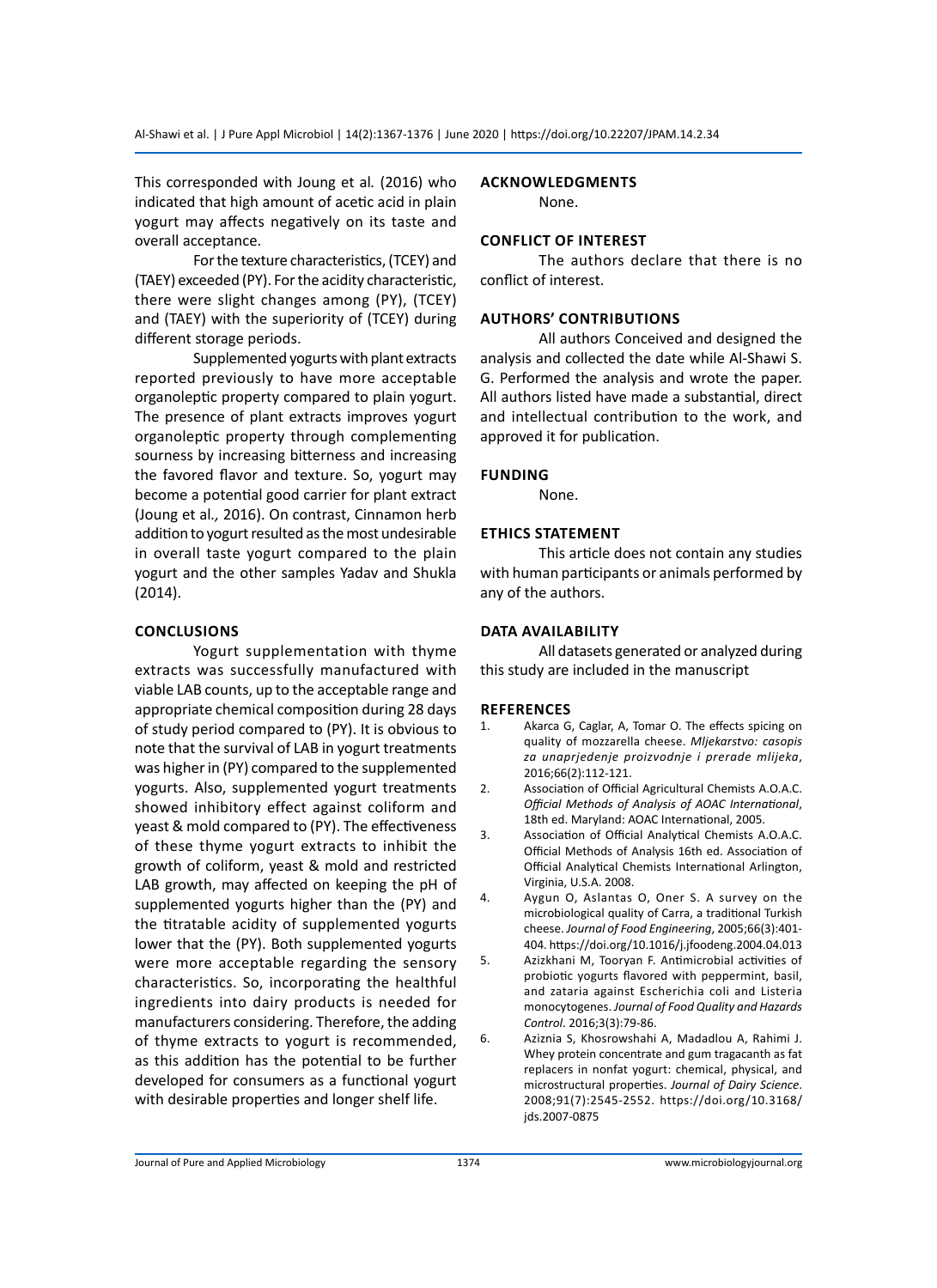- 7. Basch E, Ulbricht C, Hammerness P, Bevins A, Sollars D. Thyme (Thymus vulgaris L.), thymol. *Journal of Herbal Pharmacotherapy*. 2004;4(1):49-67. https:// doi.org/10.1080/J157v04n01\_07
- 8. Burt S. Essential oils: their antibacterial properties and potential applications in foods—a review. *International Journal of Food Microbiology*. 2004;94(3):223-253. https://doi.org/10.1016/j.ijfoodmicro.2004.03.022
- 9. Caleja C, Barros L, Antonio AL, Carocho M, Oliveira MBP, Ferreira IC. Fortification of yogurts with different antioxidant preservatives: A comparative study between natural and synthetic additives. *Food Chemistry*. 2016;210:262-268. https://doi. org/10.1016/j.foodchem.2016.04.114
- 10. Carlsen MH, Halvorsen BL, Holte K, Bohn SK, Dragland S, Sampson L, Willey C, Senoo H, Umezono Y, Sanada C, Barikmo I, Berhe N, Willett WC, Phillips KM, Jacobs Jr DR, Blomhoff R. The total antioxidant content of more than 3100 foods, beverages, spices, herbs and supplements used worldwide. *Nutrition Journal*. 2010;9(1):3. https://doi.org/10.1186/1475-2891-9-3
- 11. Cornara L, La Rocca A, Marsili S, Mariotti MG. Traditional uses of plants in the Eastern Riviera (Liguria, Italy). *J Ethnopharmacol*. 2009;125(1):16-30. https:// doi.org/10.1016/j.jep.2009.06.021
- 12. Dorman HJD, Deans SG. Antimicrobial agents from plants: antibacterial activity of plant volatile oils.*Journal of Applied Microbiology*. 2000;88(2):308-316. https:// doi.org/10.1046/j.1365-2672.2000.00969.x
- 13. Duke JA. Database of phytochemical constituents of GRAS herbs and other economic plants. CRC Press, 1992.
- 14. Egan H, Kirk RS, Sawyer R. Pearson Chemical Analysis of Food. 8th ed., Reprinted by *Longman Scientific and Technical*, UK, 1988.
- 15. Elmastas M Cinkilic, S, Aboul-Enein HY. Antioxidant capacity and determination of total phenolic compounds in daisy (Matricaria chamomilla), Fam. *Asteraceae). World Journal of Analytical Chemistry*. 2015;3:9-14.
- 16. Gahruie HH, Eskandari MH, Mesbahi G, Hanifpour MA. Scientific and technical aspects of yogurt fortification: A review. *Food Science and Human Wellness*. 2015;4(1):1-8. https://doi.org/10.1016/j. fshw.2015.03.002
- 17. Gammariello D, Di Giulio S, Conte A, Del Nobile MA. Effects of natural compounds on microbial safety and sensory quality of Fior di Latte cheese, a typical Italian cheese. *Journal of Dairy Science*. 2008;91(11):4138- 4146. https://doi.org/10.3168/jds.2008-1146
- 18. Gillett M. Growing and Using Thyme: Storey's Country Wisdom Bulletin A-180. storey publishing, 1998.
- 19. Ihemeje A, Nwachukwu CN, Ekwe CC. Production and quality evaluation of flavoured yoghurts using carrot, pineapple, and spiced yoghurts using ginger and pepper fruit. *African Journal of Food Science*. 2015;9(3):163-169. https://doi.org/10.5897/ AJFS2014.1244
- 20. Joung JY, Lee JY, Ha YS, Shin YK, Kim Y, Kim SH, Oh NS. Enhanced microbial, functional and sensory properties of herbal yogurt fermented with Korean traditional plant extracts. *Korean Journal for Food Science of*

*Animal Resources*. 2016;36(1):90-99. https://doi. org/10.5851/kosfa.2016.36.1.90

- 21. Kucuknoer, E, Tarakci Z. Influence of different fruit additives on some properties of stirred yoghurt during storage. Yuzuncu *Yil Universitesi Tarim Bilimleri Dergisi.*  2003;13(2):97-101.
- 22. Kumari AGIP, Ranadheera CS, Prasanna PHP, Senevirathne ND, Vidanarachchi JK. Development of a rice incorporated synbiotic yogurt with low retrogradation properties. *International Food Research Journal*. 2015;22(5).
- 23. Lee NK, Jeewanthi RKC, Park EH, Paik HD. Physicochemical and antioxidant properties of Cheddar-type cheese fortified with Inula britannica extract. *Journal of Dairy Science*. 2016;99(1):83-88. https://doi.org/10.3168/jds.2015-9935
- 24. Madadlou A, Khosroshahi A, Mousavi ME. Rheology, microstructure, and functionality of low-fat Iranian white cheese made with different concentrations of rennet.*Journal of Dairy Science*. 2005;88(9):3052-3062. https://doi.org/10.3168/jds.S0022-0302(05)72986-6
- 25. Mahmood A, Abbas N, Gilani AH. Quality of stirred buffalo milk yogurt blended with apple and banana fruits. *Pak J Agric Sci*. 2008;45(2):275-279.
- 26. Matter AA, Mahmoud EAM, Zidan SZ. Fruit flavored yogurt: Chemical, functional and rheological properties. *International Journal of Environmental & Agriculture Res.*. 2016;2(5):57-66.
- 27. Mossa JS. Medical Plants of Saudi Arabia, published by king Saudi university libraries, Riyadh, 1987; 244.
- 28. Guler-Akin MB. The effects of different incubation temperatures on the acetaldehyde content and viable bacteria counts of bio‐yogurt made from ewe's milk. *International Journal of Dairy Technology*. 2005;58(3):174-179. https://doi.org/10.1111/j.1471- 0307.2005.00209.x
- 29. [Guler-Akin MB,](https://europepmc.org/search?query=AUTH:%22Guler-Akin%20MB%22) Nelson JA, Trout GM. Judging dairy product. The Olsen Publishing Co., Milwaukee, Wis. 53212,USA, 1964.
- 30. O'connell JE, Fox PF. Significance and applications of phenolic compounds in the production and quality of milk and dairy products: a review. *International Dairy Journal*. 2001;11(3):103-120. https://doi.org/10.1016/ S0958-6946(01)00033-4
- 31. Case OH. An assessment of medicinal hemp plant extracts as natural antibiotic and immune modulation phytotherapies (Doctoral dissertation, University of the Western Cape), 2005.
- 32. Qureshi AM, Hassan SY, Sulariya AM, Rashid AA. Preparation and nutritional evaluation of garlic based yogurt. *Science International*, *Lahore.* 2011;23(1):59- 62.
- 33. Preedy VR, Srirajaskanthan R, Patel VB. Handbook of food fortification and health. *From Concepts to Public Health Applications*. 2013. https://doi. org/10.1007/978-1-4614-7076-2
- 34. Salim-ur-Rehman SH, Nawaz H, Ahmad MM, Murtaza MA, Rizvi AJ. Inhibitory effect of citrus peel essential oils on the microbial growth of bread. *Pakistan Journal of Nutrition*. 2007;6(6):558-561. https://doi. org/10.3923/pjn.2007.558.561
- 35. Singh G, Kapoor IPS, Singh P. Effect of volatile oil and